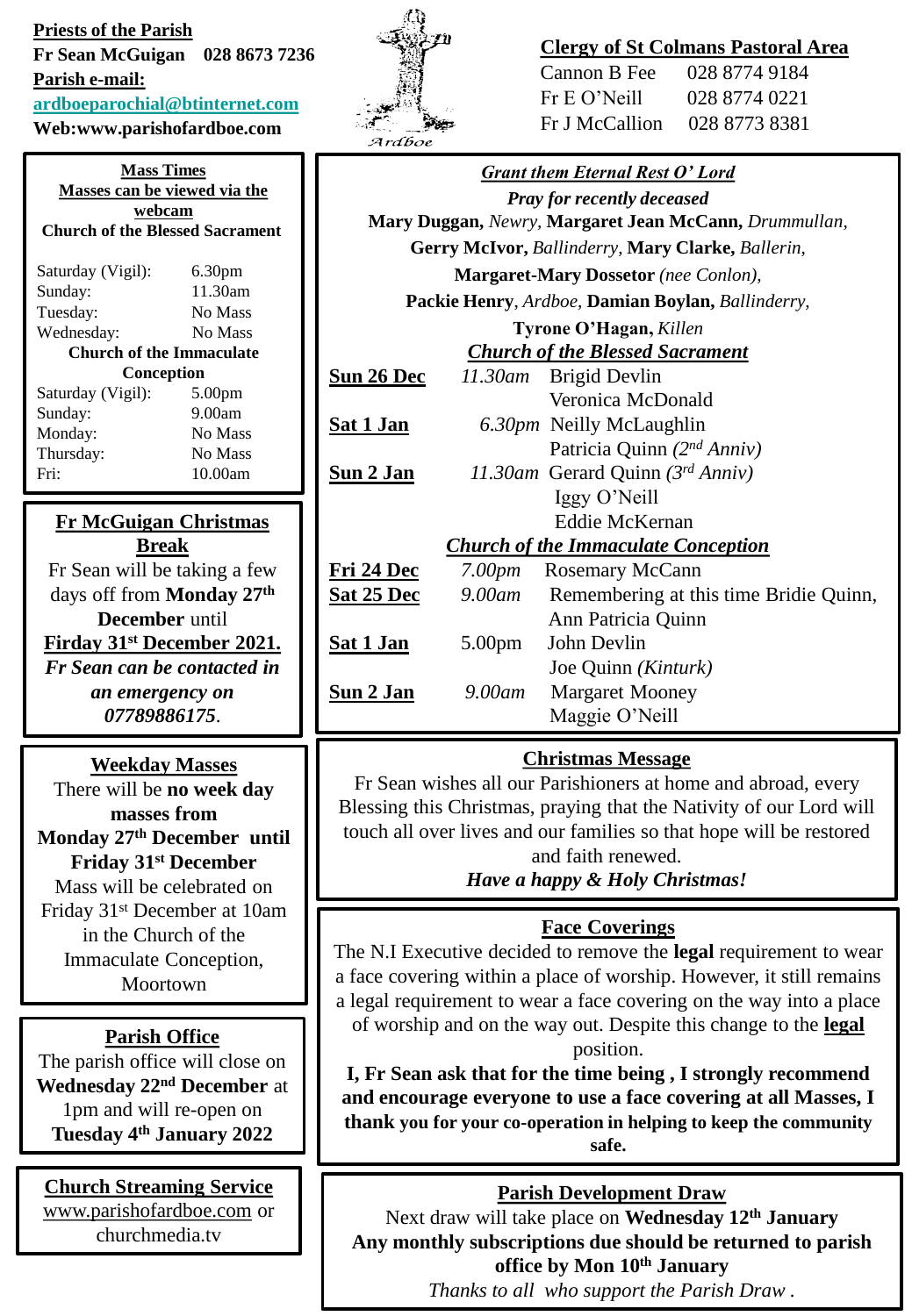**Priests of the Parish Fr Sean McGuigan 028 8673 7236 Parish e-mail: [ardboeparochial@btinternet.com](mailto:ardboeparochial@btinternet.com)**

**Web:www.parishofardboe.com**

**Mass Times Masses can be viewed via the webcam Church of the Blessed Sacrament** Saturday (Vigil): 6.30pm Sunday: 11.30am Tuesday: 10.00am Wednesday: 7.30pm Thursday: 7.30pm **Church of the Immaculate Conception** Saturday (Vigil): 5.00pm Sunday: 9.00am Monday: 7.30pm Thursday: 10.00am Fri: 10.00am

#### **Parish Office**

The parish office will re-open on **Tuesday 4th January 2022**

**Parish Development Draw** Next draw will take place on **Wednesday 12th January Any monthly subscriptions due should be returned to parish office by Mon 10th January**

*Thanks to all who support the Parish Draw .*

**Northern Ireland Blood Transfusion Ardboe Parish Centre Thursday 6th January 2022** 12.30pm-4pm & 5pm-7.30pm *Now by appointment only Please call 08085534653 to book*

**First Friday Calls - January** Fr McGuigan will visit the sick and housebound in **Mullinahoe Area Monday 10th January Moortown Area Tuesday 11th & Wednesday 12th January**



### **Clergy of St Colmans Pastoral Area**

| Cannon B Fee   | 028 8774 9184 |
|----------------|---------------|
| Fr E O' Neill  | 028 8774 0221 |
| Fr J McCallion | 028 8773 8381 |

*Grant them Eternal Rest O' Lord Pray for recently deceased* **Mary Duggan,** *Newry***, Margaret Jean McCann,** *Drummullan***, Gerry McIvor,** *Ballinderry,* **Mary Clarke,** *Ballerin,*  **Margaret-Mary Dossetor** *(nee Conlon),*  **Packie Henry**, *Ardboe,* **Damian Boylan,** *Ballinderry,*  **Tyrone O'Hagan,** *Killen Church of the Blessed Sacrament* **Sat 1 Jan** *6.30pm* Neilly McLaughlin Patricia Quinn *(2nd Anniv)* **Sun 2 Jan** *11.30am* Gerard Quinn *(3rd Anniv)* Iggy O'Neill Eddie McKernan **Wed 5 Jan** *7.30pm* Packie Henry *(MM Mass)* **Sun 9 Jan** 11.30am Peter Coyle Emily & Edward Devlin *Church of the Immaculate Conception* **Sat 1 Jan** *5.00pm* John Devlin Joe Quinn *(Kinturk)* **Sun 2 Jan** *9.00am* Margaret Mooney Maggie O'Neill **Mon 3 Jan** *7.30pm* Philomena Devlin **Sat 8 Jan** *5.00pm* Brigid O'Hagan, Patsy McGuckin *(6th Anniv),* Tommy John Conlan, Felix Quinn **The Epiphany of the Lord – Thursday 6th January** *Holy Day of Obligation* **Masses Church of the Immaculate Conception, Moortown** Thursday: 10.00am

**Church of the Blessed Sacrament, Mullinahoe**

Thursday: 7.30pm

*Special Collection – Sick & Retired Priests*

### **Face Coverings**

The N.I Executive decided to remove the **legal** requirement to wear a face covering within a place of worship. However, it still remains a legal requirement to wear a face covering on the way into a place of worship and on the way out. Despite this change to the **legal** position.

**I, Fr Sean ask that for the time being , I strongly recommend and encourage everyone to use a face covering at all Masses, I thank you for your co-operation in helping to keep the community safe.**